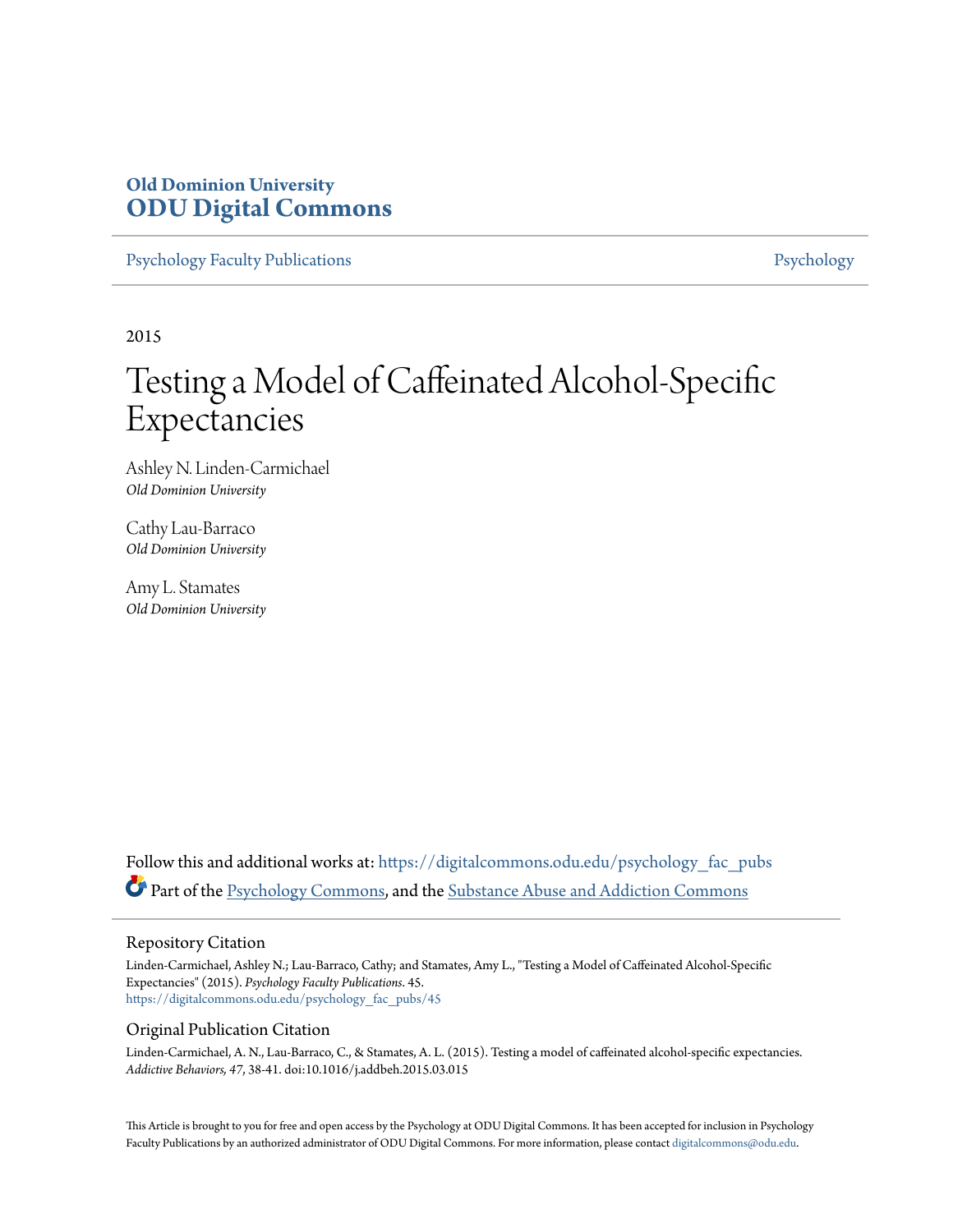

# **HHS Public Access HHS Public Access**<br>Author manuscript<br>Addict Behav. Author manuscript; available in PMC 2016 August 01.<br>Published in final edited form as:

Author manuscript

*Addict Behav*. Author manuscript; available in PMC 2016 August 01.

Published in final edited form as:

*Addict Behav*. 2015 August ; 47: 38–41. doi:10.1016/j.addbeh.2015.03.015.

# **Testing a Model of Caffeinated Alcohol-specific Expectancies**

Ashley N. Linden-Carmichael<sup>a,c</sup>, Cathy Lau-Barraco<sup>a,b,d</sup>, and Amy L. Stamates<sup>a,e</sup>

aOld Dominion University, Mills Godwin Building, Norfolk, VA, USA 23529-0267

<sup>b</sup>Virginia Consortium Program in Clinical Psychology, 700 Park Avenue/MCAR-410, Norfolk, VA, USA 23504

# **Abstract**

**Introduction—**The present study sought to further understand the association between caffeinated alcoholic beverage (CAB) use and alcohol-related risks. In particular, we focused on the role of two identified expectancies specific to CAB use: intoxication enhancement and avoidance of negative consequences. Although outcome expectancies are consistent predictors of substance use, limited research has examined expectancies related to CAB use and their association with alcohol-related behaviors, such as protecting themselves from alcohol-related harms. Consequently, the present study examined CAB-specific expectancies and protective behavioral strategies (PBS) as mediators of CAB use and negative consequences.

**Methods—**Participants were 322 (219 women) college drinkers who completed self-report measures of typical CAB and alcohol use, CAB-specific expectancies, PBS use, and alcoholrelated harms.

**Results—**Structural equation modeling revealed, after controlling for typical non-CAB heavy alcohol use, a significant indirect effect of CAB use to alcohol-related problems through avoidance of negative consequences CAB expectancies and PBS use. However, intoxication enhancement expectancies did not mediate this association.

**Conclusions—**Thus, our findings indicate that heavier CAB use was associated with stronger expectations that drinking CABs can help avoid negative consequences. These beliefs were related to using fewer PBS when drinking and a greater likelihood of experiencing problems. Given that

#### **Contributors**

#### **Conflict of Interest**

<sup>© 2015</sup> Published by Elsevier Ltd.

Correspondence concerning this article should be addressed to Cathy Lau-Barraco, Ph.D., Old Dominion University, 244D Mills Godwin Building, Norfolk, VA, USA 23529-0267. Telephone: 757-683-4445. cbarraco@odu.edu. Fax: 757-683-5087.  $c_{\text{alind}016@{\text{odu.edu}}}$ dcbarraco@odu.edu

e astam007@odu.edu

All authors significantly contributed to and approved the final manuscript. Ashley N. Linden-Carmichael designed the study, conceptualized the research aims and hypotheses, conducted statistical analyses, and wrote the Introduction, Results, and Discussion sections. Cathy Lau-Barraco helped further conceptualize the research aims and hypotheses and provided feedback on the manuscript. Amy L. Stamates wrote the Method section and assisted in proof-reading the manuscript.

All authors declare that there are no conflicts of interest for the current paper.

**Publisher's Disclaimer:** This is a PDF file of an unedited manuscript that has been accepted for publication. As a service to our customers we are providing this early version of the manuscript. The manuscript will undergo copyediting, typesetting, and review of the resulting proof before it is published in its final citable form. Please note that during the production process errors may be discovered which could affect the content, and all legal disclaimers that apply to the journal pertain.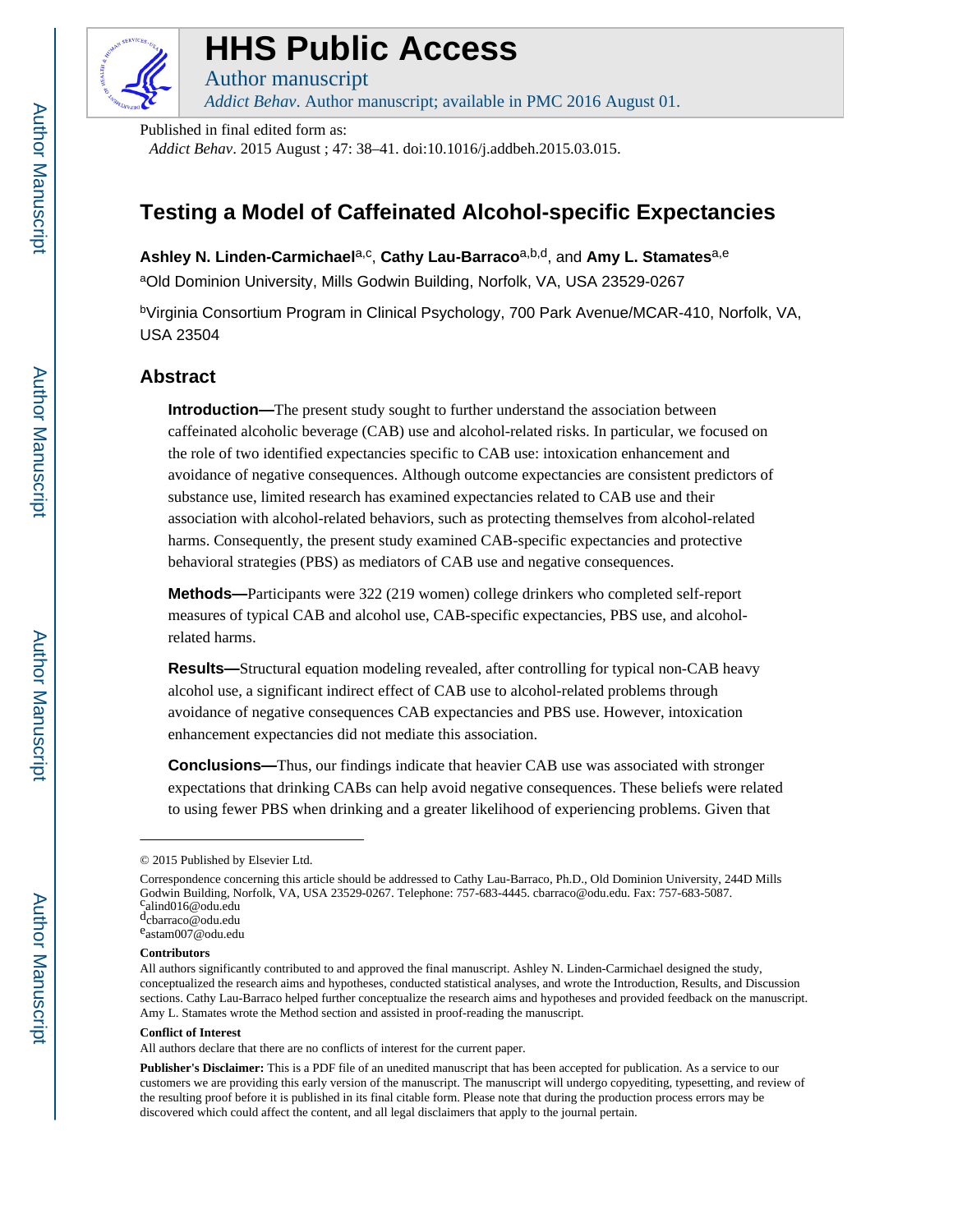these expectancies may be underlying mechanisms of CAB use, their inclusion in existing alcohol interventions may be beneficial.

#### **Keywords**

Caffeinated alcohol; expectancies; protective behavioral strategies; risky drinking; college students

#### **1. Introduction**

Caffeinated alcoholic beverages (CABs), or self-mixed beverages containing caffeine (e.g., Red Bull) and alcohol (e.g., vodka), are popular among college students (Berger, Fendrich, & Fuhrmann, 2013) and are associated with negative outcomes (see Linden & Lau-Barraco, 2014 for a review). Experimental evidence suggests drinking CABs reduces one's perception of intoxication (e.g., headache, motor coordination failures) without reducing one's actual level of impairment (e.g., Marczinski & Fillmore, 2006). Thus, CAB consumption may heighten an individual's vulnerability to experiencing harms. Efforts are needed to identify factors that contribute to or underlie the relationship between CAB use and harms.

Social learning theory (SLT; Bandura, 1969, 1977; Maisto, Carey, & Bradizza, 1999) could provide a backdrop for identifying constructs related to CAB consumption and problems. According to SLT, an individual's beliefs about the effects of a substance, or outcome expectancies, can impact their drug use. Indeed, expectancies predict problem-drinking development (Christiansen, Smith, Roehling, & Goldman, 1989) and mediate the influence of antecedents and drinking behavior (Sher, Walitzer, Wood, & Brent, 1991). Outcome expectancies also are related to an individual's use of strategies to protect themselves from alcohol-related harms. Protective behavioral strategies (PBS) are cognitive-behavioral techniques one can use in order to limit alcohol use and problems (Martens, Ferrier, Sheehy, Corbett, Anderson, & Simmons, 2005). PBS use is negatively associated with drinking (Linden, Lau-Barraco, & Milletich, 2014) and drinking-related harms (Martens, Taylor, Damann, Page, Mowry, & Cimini, 2004). Stronger endorsement of positive alcohol expectancies has been shown to relate to less PBS use (Linden et al., 2014) and more negative drinking consequences (Madson, Moorer, Zeigler-Hill, Bonnell, & Villarosa, 2013). These findings support PBS as a relevant factor to consider in understanding the link between expectancies and drinking.

While some studies have examined caffeine or alcohol expectancies related to CAB consumption (e.g., Heinz, Kassel, & Smith, 2009; Lau-Barraco & Linden, 2014; Lau-Barraco, Milletich, & Linden, 2014), there have been few investigations of CAB-specific expectancies (e.g., Mallett, Marzell, Scaglione, Hultgren, & Turrisi, 2014; Varvil-Weld, Marzell, Turrisi, Mallett, & Cleveland, 2013). One study developed a validated measure of CAB-specific expectancies and identified two expectancy factors: intoxication enhancement (IE; e.g., having more energy to party) and avoidance of negative consequences (ANC; e.g., allowing one to drive safer; MacKillop, Howland, Rohsenow, Few, Amlung, Metrik, & Calise, 2012). IE expectancies were found to be associated with more frequent CAB use while ANC expectancies were not. These preliminary relationships suggest that CAB use is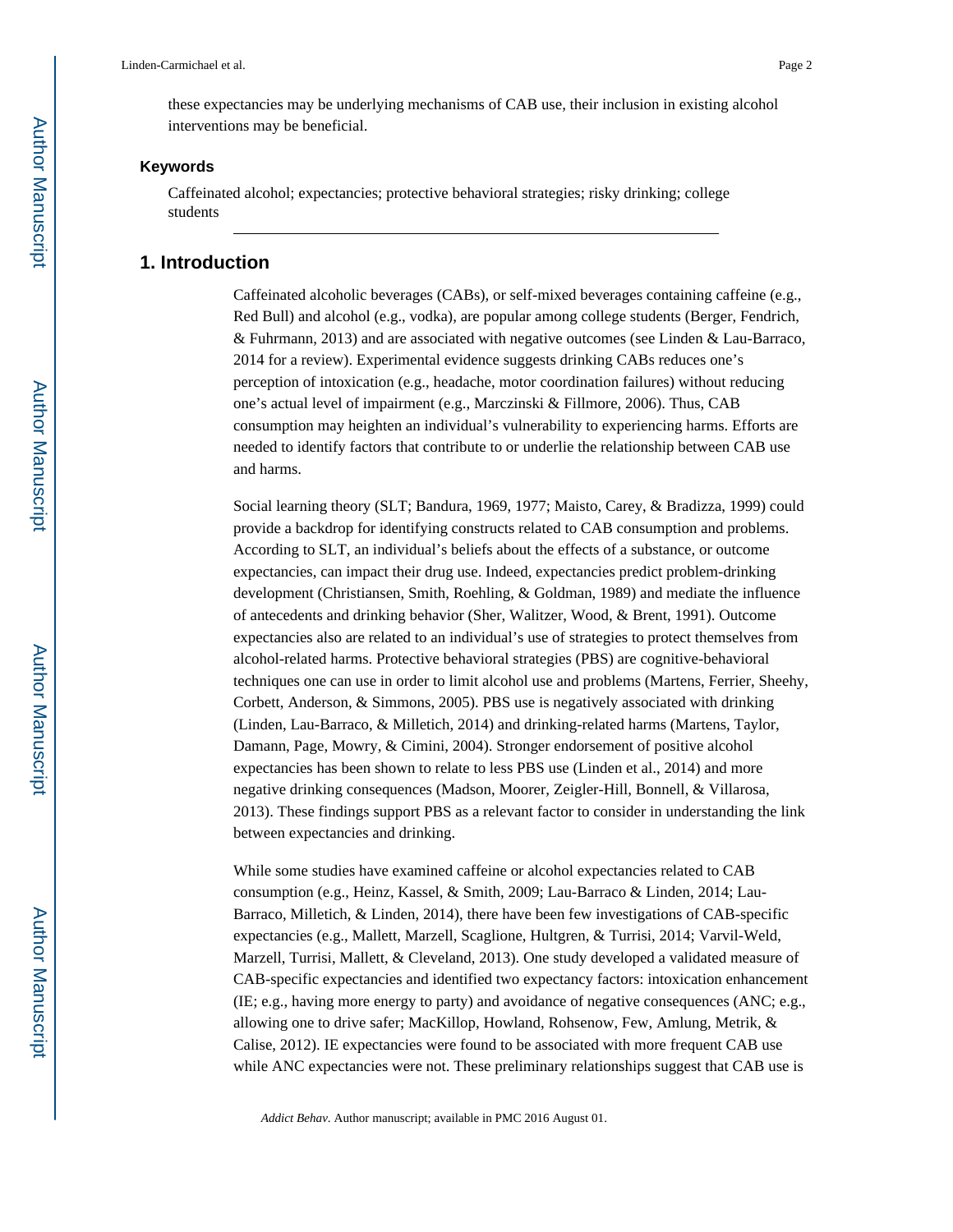propelled by one's expectations that these beverages will enhance their drunkenness rather than avoid harms. The association between subtypes of CAB expectancies and other drinking-related behaviors (e.g., alcohol-related harms; PBS use) awaits empirical investigation.

In the present study, we sought to test types of CAB-specific expectancies as mediating factors in a conceptual model that encapsulates CAB use, CAB-specific expectancies, PBS use, and alcohol-related problems. We hypothesized that heavier CAB use would be positively associated with stronger IE expectancies, but not ANC expectancies. Further, we hypothesized that heavier CAB use would predict stronger CAB-specific expectancies, which would relate to less frequent PBS use and, in turn, more alcohol-related harms experienced.

#### **2. Material and Methods**

#### **2.1 Participants and Procedure**

Participants were 322 (219 women) drinkers recruited through an undergraduate psychology research pool at a mid-size East Coast university. Mean age was 20.55 (*SD* = 3.84) years. Ethnicity was 44.7% Caucasian, 38.8% African American, 6.2% Hispanic, 2.8% Asian, 0.9% Native Hawaiian/Pacific Islander, 0.3% Native American/Alaskan Native, 5.6% selfidentified as "other", and 0.6% did not respond. Class standing was 46.0% freshmen, 24.2% sophomores, 14.9% juniors, 13.7% seniors, 0.9% self-identified as "other", and 0.3% did not respond.

After providing informed consent, participants completed self-report questionnaires in small groups on campus that took approximately 1 hour to complete. This study was approved by the university's college committee on human subjects research and followed APA (2002) guidelines. Participants were provided course credit for participating.

#### **2.2 Measures**

CAB and alcohol use was assessed with the Daily Drinking Questionnaire (DDQ; Collins, Parks, & Marlatt, 1985) in which participants reported the number of CABs and alcoholic beverages consumed during a typical week. Typical weekly drinking quantity was used as a measure of CAB use. Heavy episodic drinking frequency was used as a measure of alcohol use. CAB-specific expectancies were measured with the 9-item Caffeine plus Alcohol Combined Effects Questionnaire (CACEQ; MacKillop et al., 2012). Participants reported the extent to which they agreed with statements relating to CAB use ranging from 1 to 5. Subscales include IE ( $a = .80$ ) and ANC ( $a = .84$ ). PBS was assessed with the Protective Behavioral Strategies Survey (PBSS; Martens et al., 2005). This 15-item scale asks the extent to which participants use each item when using alcohol/partying ranging from 1 to 5. Of the original three subscales, only two subscales were used: limiting/stopping drinking and manner of drinking, as research indicates they are most proximal to a drinking situation (e.g., Frank, Thake, & Drake, 2012). Internal consistency was .85. Alcohol-related problems in the past 12 months was assessed with the 48-item Young Adult Alcohol Consequences Questionnaire (YAACQ; Read, Kahler, Strong, & Colder, 2006) with response options *yes*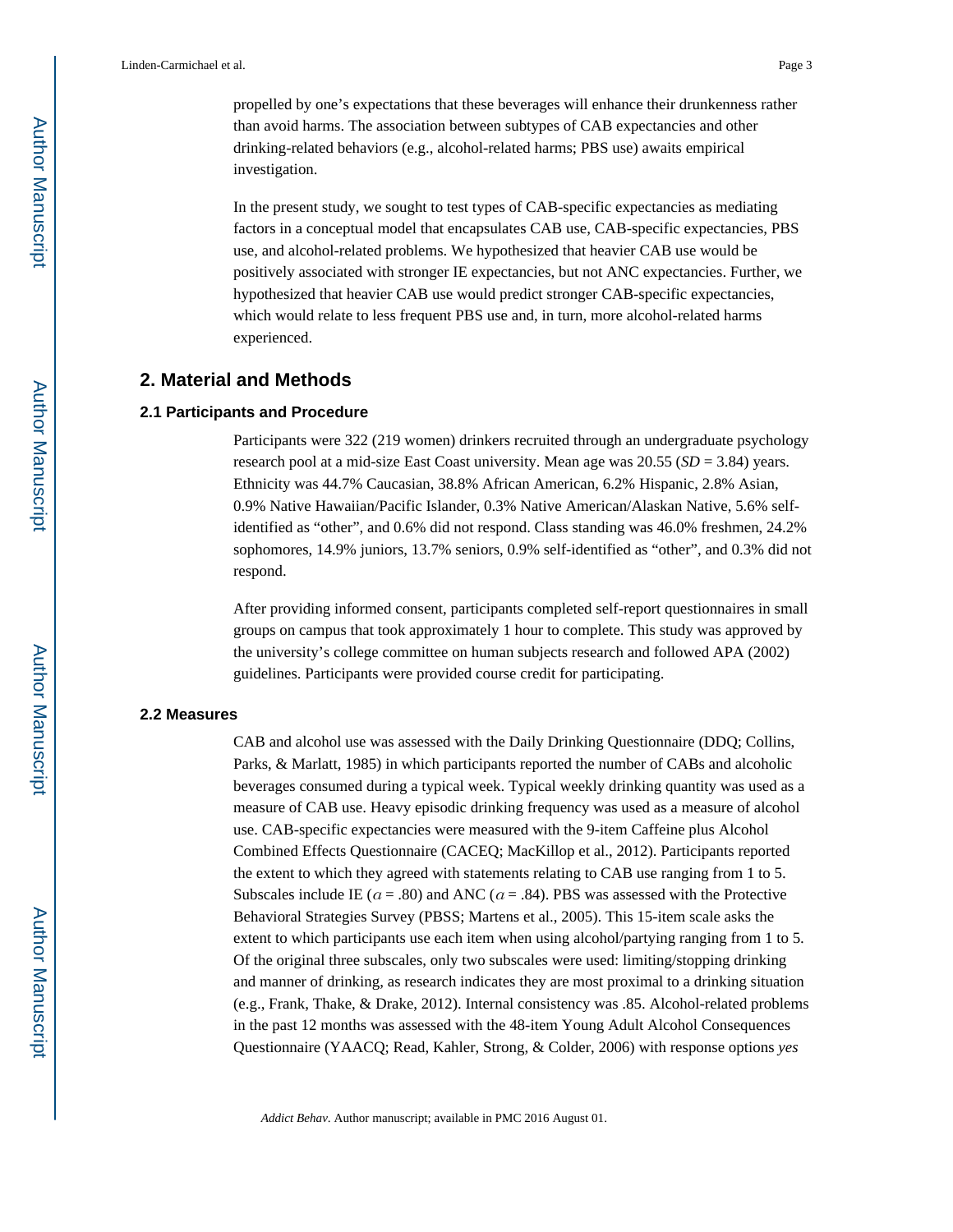and *no.* Higher scores indicate greater likelihood of experiencing problems. Internal consistency was .93.

### **3. Results**

Prior to conducting analyses, outliers were Winsorized (Barnett & Lewis, 1994) and missing values were inspected. Missing data ranged from 0% to 2.5% across study variables. The results of Little's (1988) omnibus test for the pattern missing completely at random (MCAR) was non-significant,  $\chi^2(62) = 80.56$ ,  $p = .057$ , suggesting the data were MCAR. Thus, expectation maximization algorithms were used to impute missing data. Descriptive statistics and intercorrelations are presented in Table 1. Overall, CAB use was associated with greater alcohol-related problems, more frequent heavy episodic drinking, and less frequent PBS use. Regarding expectancies, CAB use was associated with stronger CABspecific ANC expectancies but unrelated to IE expectancies.

Structural equation modeling tested the hypothesized model in Mplus 6.1 (Muthén & Muthén, 1998–2010). Bootstrapping was used to address non-normality within the data. The chi-square goodness of fit statistic  $(\chi^2)$ , comparative fit index (CFI), root mean square error of approximation (RMSEA), and the standardized root mean square residual (SRMR) were used to evaluate model fit. Prior research supports that CAB users tend to be heavier drinkers in general (e.g., Brache & Stockwell, 2011), which could account for some of the risks associated with CAB use; thus, we controlled for typical heavy episodic drinking behavior. One latent variable (i.e., PBS) was created with the subscale scores, "limiting/ stopping drinking" and "manner of drinking". Results indicated that the hypothesized model (see Figure 1) provided an acceptable fit to the data,  $\chi^2(7) = 9.78$ ,  $p = .201$ , CFI = .993, RMSEA = .035, SRMR = .023 (Hu & Bentler, 1999).

ANC and IE expectancies were tested as separate mediators in the pathways of CAB use on alcohol-related problems through its relationship with expectancies and PBS. Results revealed that CAB ANC expectancies significantly mediated the pathway,  $B = 0.01$  with 95% BC CI [0.00, 0.03], such that greater CAB use was associated with stronger ANC expectancies, less frequent PBS use and more harms. CAB-specific IE expectancies did not emerge as a significant mediator,  $B = 0.01$  with 95% BC CI [ $-0.01$ , 0.04].

#### **4. Discussion**

The current study tested a conceptual model that partially explained the pathway between CAB use and alcohol-related problems. Our model was able to account for 31% of the variance in negative consequences. We also examined the link between CAB consumption and harms through their association with CAB-specific expectancies and PBS use in drinking situations. Contrary to our hypotheses, ANC expectancies was a more relevant mediator than IE expectancies. Specifically, our results indicated a significant pathway of CAB use, CAB ANC expectancies, PBS use, and problems. That is, heavier CAB users have stronger perceptions that drinking CABs can help prevent or minimize negative outcomes from drinking. These beliefs, however, appear to be linked to a chain of negative consequences that include failing to protect themselves from harm and experiencing drinking-related problems. Findings did not support a significant pathway of CAB use, IE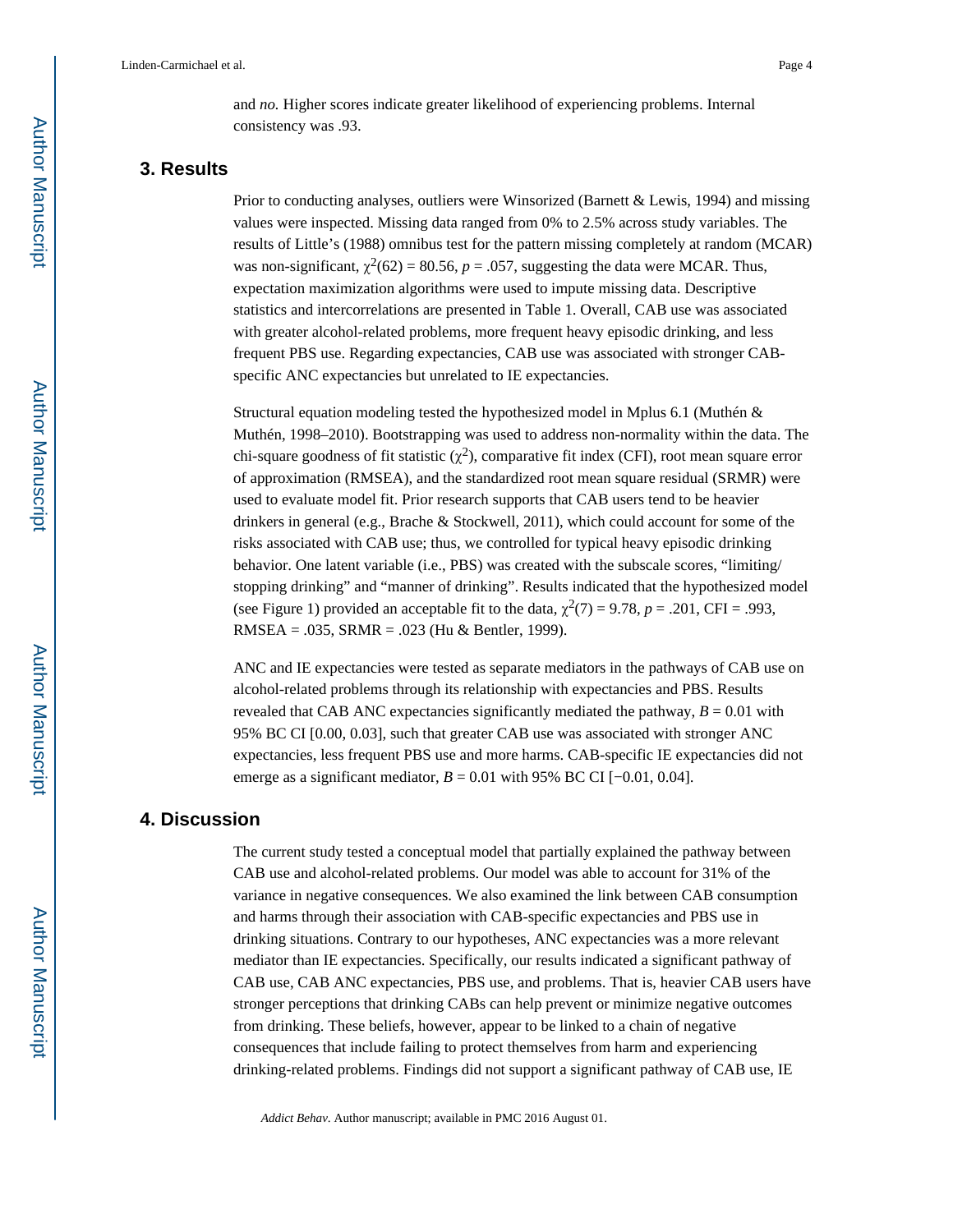We also examined the relationship between both types of CAB-specific expectancies and the number of CABs consumed. We found that stronger ANC expectancies were positively associated with CAB use but IE expectancies were not. This is in contrast to MacKillop and colleagues' (2012) findings that only IE expectancies were associated with CAB use. One possibility for the divergent results may be the assessment of CAB consumption across both investigations. Our study inquired about CAB use quantity but MacKillop and colleagues assessed frequency. Perhaps IE expectancies are more related to how *often* one drinks whereas ANC is salient for how *many* CABs are consumed. It is possible that perceptions of CABs' energizing properties better determine whether someone will drink CABs on any drinking occasion, but perceiving that CABs can protect against harms may give a false sense that they can drink more.

Regarding associations between CAB-specific beliefs and PBS use, we found that both expectancies were related to less frequent use of PBS. This is consistent with prior research examining alcohol-only outcome expectancies, such that positive beliefs about the effects of alcohol were negatively associated with PBS use (Bonar et al., 2012; Linden et al., 2014; Madson et al., 2013). In the case of CAB use, a similar pattern is observed with ANC expectancies. Particularly, the negative association between these expectancies and PBS use suggests that when college students perceive that drinking CABs protects them from deleterious effects of alcohol, they may not see a need to use PBS. PBS use also was negatively associated with IE expectancies, such that perceiving energy enhancing outcomes from drinking CABs may make one less inclined to use PBS. Perhaps students drinking CABs to get "buzzed" more quickly are unlikely to be concerned with using PBS, as PBS would prevent them from achieving the desired effects.

Findings from the current study offer implications for incorporating information on problematic CAB use in brief motivational interventions (BMIs; see Larimer & Cronce, 2002 for a review). CAB users may benefit from BMIs that address factors relevant to CAB outcomes, including those found in the present study (e.g., PBS, ANC expectancies), as well as including CAB-specific information in the personalized feedback given in the BMI. Prior investigations suggest that receiving beverage-specific information within an intervention can help decrease the use of certain beverages (e.g., malt liquor; Werch, Jobli, Moore, DiClemente, Dore, & Brown, 2005). Thus, including CAB-specific information may increase the efficacy of reducing heavy CAB consumption.

There are several limitations that should be noted. Our study is cross-sectional and therefore prevents causal inferences. Additionally, our study relied on self-report estimates, which may be subject to recall biases or social desirability. Furthermore, the majority of our sample consisted of females, which may limit our ability to generalize to men. Lastly, our findings did not control for impulsivity, which can be related to CAB outcomes (Brache & Stockwell, 2011). Some research does, however, suggest that the link between CAB use and consequences exists after considering risk-taking propensity (Brache & Stockwell, 2011).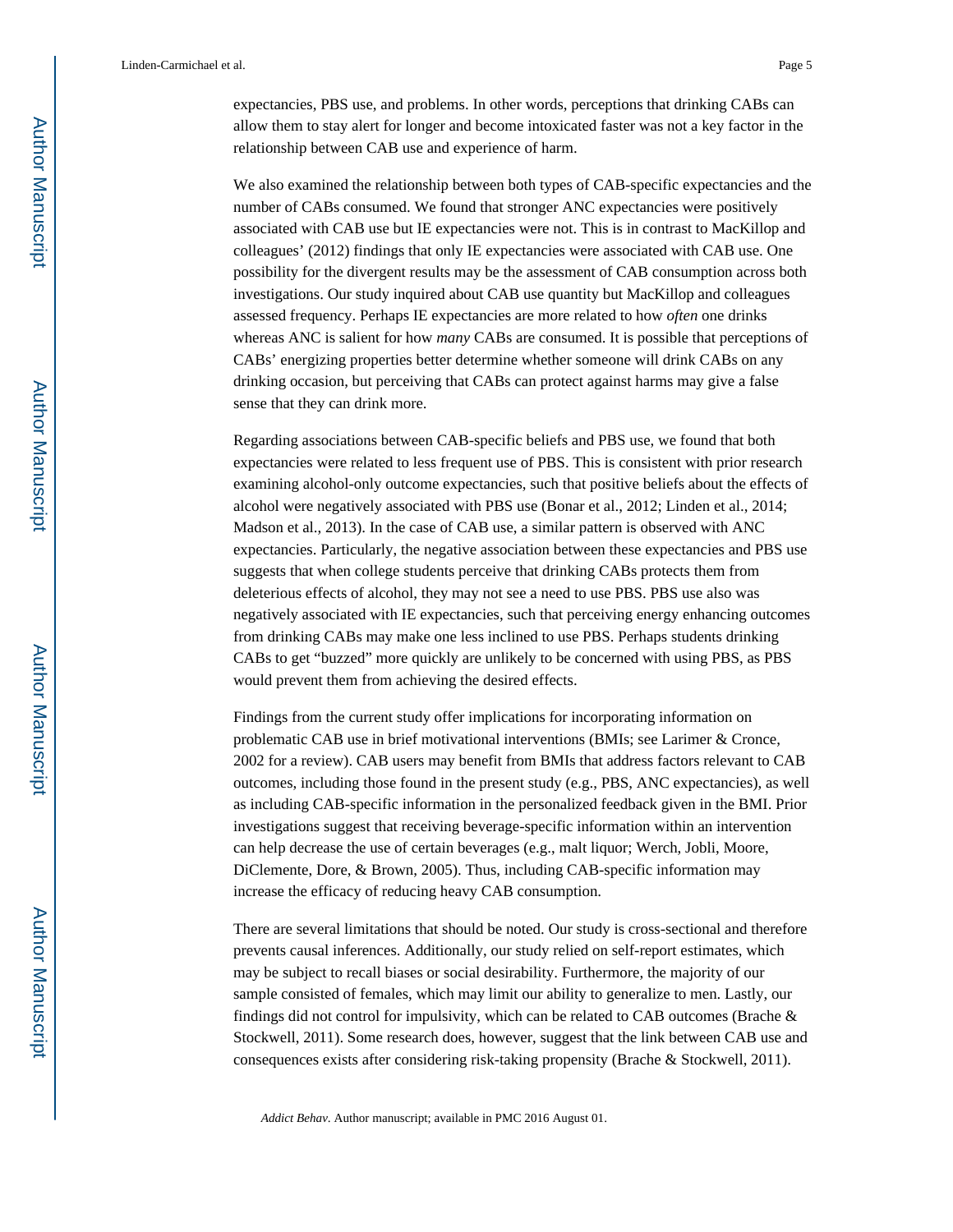## **5. Conclusions**

Our findings contributed to the existing literature by further illuminating factors associated with CAB consumption. We found preliminary evidence that heavier CAB consumption and stronger CAB-specific expectancies were related to less PBS use. Our findings also revealed that heavier CAB use was associated with stronger expectations that CABs can help avoid negative consequences and, consequently, a failure to use PBS when drinking and greater likelihood of experiencing problems. The underlying influence of ANC expectancies and PBS may indicate their relevance for inclusion in existing alcohol interventions.

#### **Acknowledgments**

#### **Role of Funding Sources**

Ashley N. Linden-Carmichael, M.S. is supported by the National Institute on Alcohol Abuse and Alcoholism (NIAAA) under a Ruth L. Kirschstein National Research Service Award (F31-AA023118-01A1). NIAAA had no role in the study design, collection, analysis or interpretation of the data, writing the manuscript, or the decision to submit the paper for publication.

#### **References**

- American Psychological Association. Ethical principles of psychologists and code of conduct. American Psychologist. 2002; 57:1060–1073.10.1037/0003-066X.57.12.1060 [PubMed: 12613157]
- Bandura, A. Principles of behavior modification. New York, NY: Holt, Rinehart & Winston; 1969.
- Bandura, A. Social learning theory. Englewood Cliffs, NJ: Prentice-Hall; 1977.
- Barnett, V.; Lewis, T. Outliers in statistical data. John Wiley & Sons, Chichester; New York: 1994. p. 608
- Berger L, Fendrich M, Fuhrmann D. Alcohol mixed energy drinks: Are there associated negative consequences beyond hazardous drinking in college students? Addictive Behaviors. 2013; 38:2428– 2432.10.1016/j.addbeh.2013.04.003 [PubMed: 23685329]
- Bonar EE, Hoffman E, Rosenberg H, Kryszak E, Young KM, Ashrafioun L, Bannon EE. Development of a questionnaire to assess university students' intentions to use behavioral alcohol-reduction strategies. Journal of American College Health. 2012; 60:395–402.10.1080/07448481.2012.663842 [PubMed: 22686362]
- Brache K, Stockwell T. Drinking patterns and risk behaviors associated with combined alcohol and energy drink consumption in college drinkers. Addictive Behaviors. 2011; 36:1133–1140.10.1016/ j.addbeh.2011.07.003 [PubMed: 21840130]
- Christiansen BA, Smith GT, Roehling PV, Goldman MS. Using alcohol expectancies to predict adolescent drinking behavior after one year. Journal of Consulting and Clinical Psychology. 1989; 57:93–99.10.1037/0022-006X.57.1.93 [PubMed: 2925979]
- Collins RL, Parks GA, Marlatt GA. Social determinants of alcohol consumption: The effects of social interaction and model status on the self-administration of alcohol. Journal of Consulting and Clinical Psychology. 1985; 53:189–200.10.1037/0022-006X.53.2.189 [PubMed: 3998247]
- Frank C, Thake J, Davis CG. Assessing the protective value of protective behavioral strategies. Journal of Studies of Alcohol and Drugs. 2012; 73:839–843.
- Heinz AJ, Kassel JD, Smith EV. Caffeine expectancy: Instrument development in the Rasch measurement framework. Psychology of Addictive Behaviors. 2009; 23:500–511.10.1037/ a0016654 [PubMed: 19769434]
- Hu L, Bentler PM. Cutoff criteria for fit indexes in covariance structure analysis: Conventional criteria versus new alternatives. Structural Equation Modeling. 1999; 6:1– 55.10.1080/10705519909540118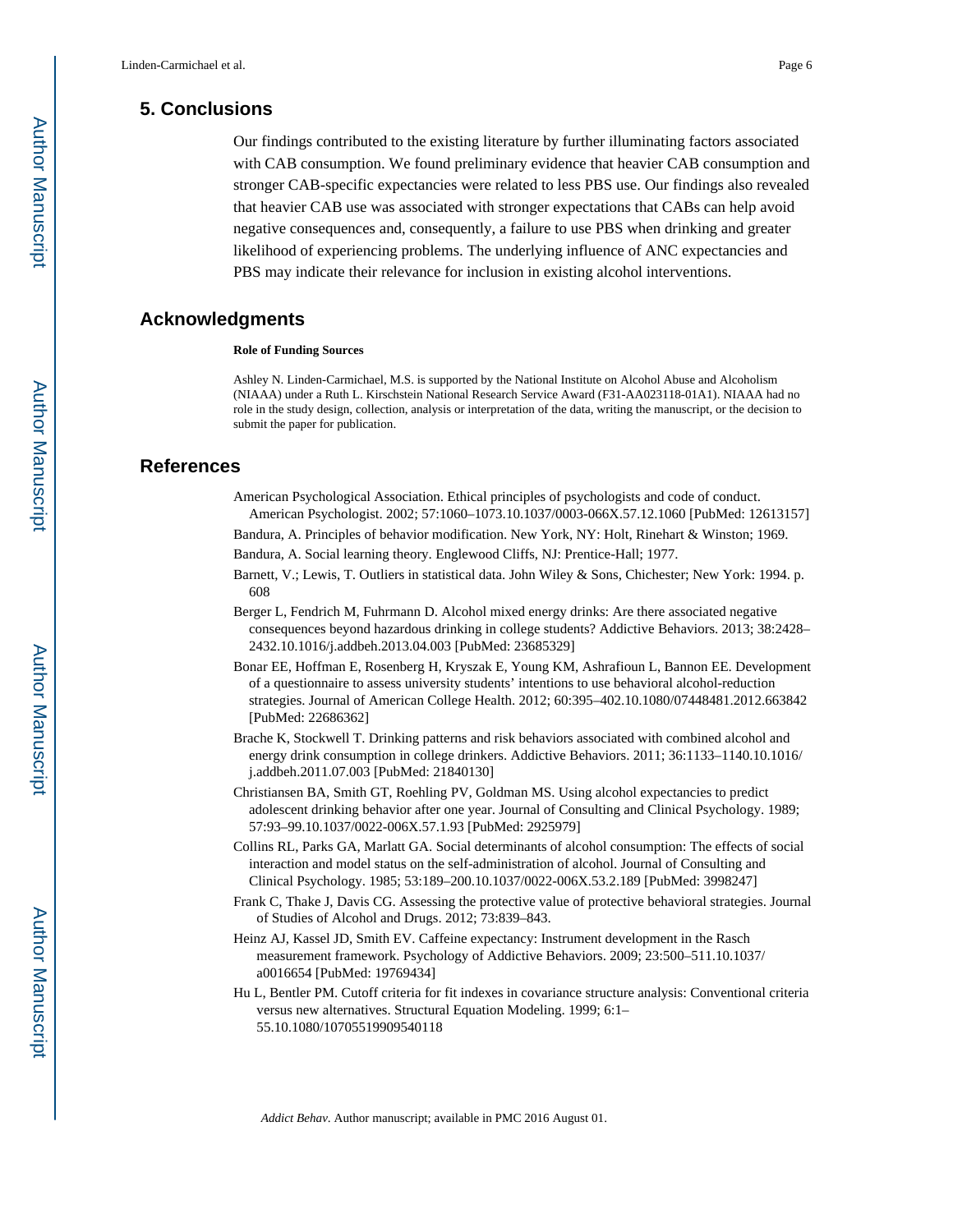- Larimer ME, Cronce JM. Identification, prevention, and treatment: A review of individual-focused strategies to reduce problematic alcohol consumption by college students. Journal of Studies on Alcohol. 2002; 14:148–163.
- Lau-Barraco C, Linden AN. Caffeinated alcohol use and expectancies for caffeine versus alcohol. Substance Use & Misuse. 2014; 49:1241–1249.10.3109/10826084.2014.891619 [PubMed: 24708428]
- Lau-Barraco C, Milletich RJ, Linden AN. Caffeinated alcohol consumption profiles and associations with use severity and outcome expectancies. Addictive Behaviors. 2014; 39:308–315.10.1016/ j.addbeh.2013.10.017 [PubMed: 24210683]
- Linden AN, Lau-Barraco C. A qualitative review of psychosocial risk factors associated with caffeinated alcohol use. Experimental and Clinical Psychopharmacology. 2014; 22:144– 153.10.1037/a0036334 [PubMed: 24708146]
- Linden AN, Lau-Barraco C, Milletich RJ. Protective behavioral strategies, alcohol expectancies, and drinking motives in a model of college student drinking. Psychology of Addictive Behaviors. 2014; 28:952–959.10.1037/a0037041 [PubMed: 25134035]
- Little R. A test of missing completely at random for multivariate data with missing values. Journal of the American Statistical Association. 1988; 83:1198–1202.10.2307/2290157
- MacKillop J, Howland J, Rohsenow DJ, Few LR, Amlung MT, Metrik J, Calise TV. Initial development of a measure of expectancies for combinations of alcohol and caffeine: The Caffeine + Alcohol Combined Questionnaire (CACEQ). Experimental and Clinical Psychopharmacology. 2012; 20:466–472.10.1037/a0030539 [PubMed: 23230858]
- Madson MB, Moorer KD, Zeigler-Hill V, Bonnell MA, Villarosa M. Alcohol expectancies, protective behavioral strategies, and alcohol-related outcomes: A moderated mediation study. Drugs: Education, Prevention and Policy. 2013; 20:286–296.10.3109/09687637.2013.766788
- Maisto, SA.; Carey, KB.; Bradizza, CM. Social learning theory. In: Leonard, KE.; Blaine, HT., editors. Psychological theories of drinking and alcoholism. New York: Guilford Press; 1999. p. 106-163.
- Mallett KA, Marzell M, Scaglione N, Hultgren B, Turrisi R. Are all alcohol and energy drink users the same? Examining individual variation in relation to alcohol mixed with energy drink use, risky drinking, and consequences. Psychology of Addictive Behaviors. 2014; 28:97–104.10.1037/ a0032203 [PubMed: 23528198]
- Marczinski CA, Fillmore MT. Clubgoers and their trendy cocktails: Implications of mixing caffeine into alcohol on information processing and subjective reports of intoxication. Experimental and Clinical Psychopharmacology. 2006; 14:450–458.10.1037/1064-1297.14.4.450 [PubMed: 17115872]
- Martens MP, Ferrier AG, Sheehy MJ, Corbett K, Anderson DA, Simmons A. Development of the protective behavioral strategies survey. Journal of Studies on Alcohol and Drugs. 2005; 66:698– 705.
- Martens MP, Taylor KK, Damann KM, Page JC, Mowry ES, Cimini MD. Protective behavioral strategies when drinking alcohol and their relationship to negative alcohol-related consequences in college students. Psychology of Addictive Behaviors. 2004; 18:390–393.10.1037/0893-164X. 18.4.390 [PubMed: 15631613]
- Muthén, LK.; Muthén, BO. Mplus User's Guide. 6. Los Angeles, CA: Muthén & Muthén; 1998–2010.
- Read JP, Kahler CW, Strong DR, Colder CR. Development and preliminary validation of the young adult alcohol consequences questionnaire. Journal of Studies on Alcohol. 2006; 67:169–177. [PubMed: 16536141]
- Sher KJ, Walitzer KS, Wood PK, Brent EE. Characteristics of children of alcoholics: Putative risk factors, substance use and abuse, and psychopathology. Journal of Abnormal Psychology. 1991; 100:427–448.10.1037/0021-843X.100.4.427 [PubMed: 1757657]
- Varvil-Weld L, Marzell M, Turrisi R, Mallett KA, Cleveland MJ. Examining the relationship between alcohol-energy drink risk profiles and high-risk drinking behaviors. Alcoholism: Clinical and Experimental Research. 2013; 37:1410–1416.10.1111/acer.12102
- Werch C, Jobli E, Moore MJ, DiClemente CC, Dore H, Brown CH. A brief experimental alcohol beverage-tailored program for adolescents. Journal of Studies on Alcohol. 2005; 66:284–290. [PubMed: 15957680]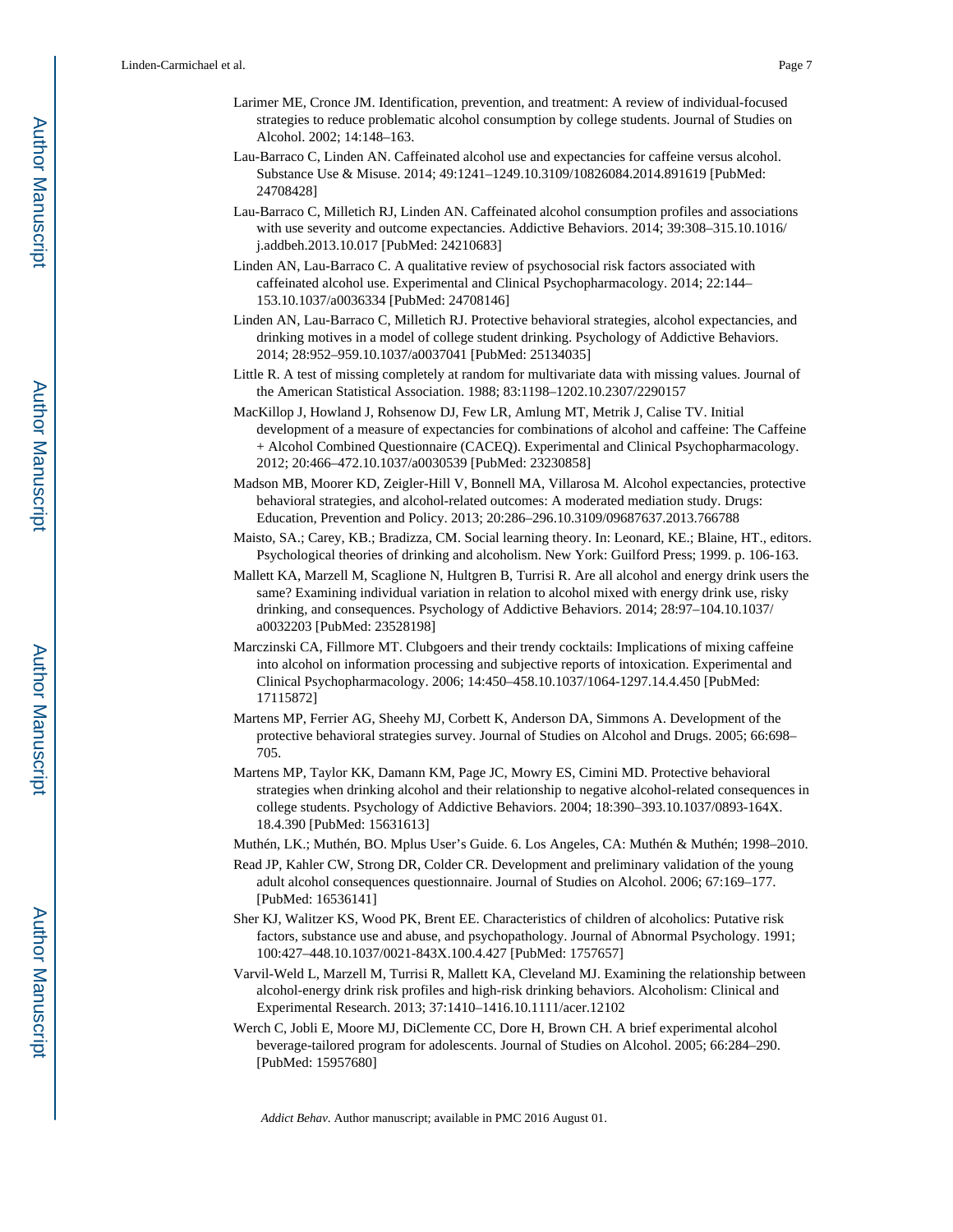# **Highlights**

- **•** Developed a conceptual model of caffeinated alcoholic beverage (CAB) use and harms.
- **•** Expectancies and protective behavioral strategies mediated study associations.
- **•** CAB-specific expectancies may warrant inclusion in alcohol interventions.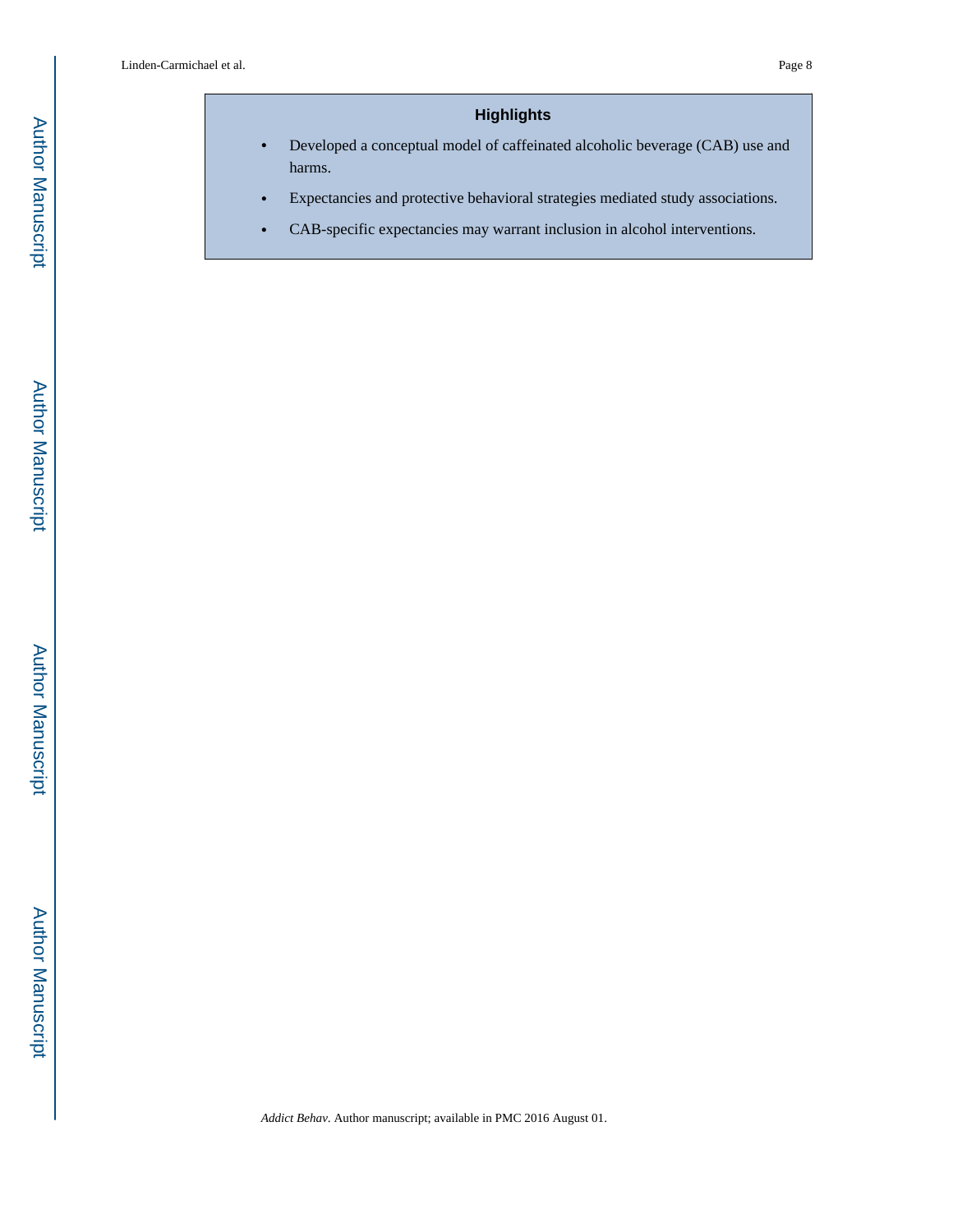Linden-Carmichael et al. Page 9



#### **Figure 1.**

Avoidance of negative consequences (ANC) and intoxication enhancement (IE) caffeinated alcohol-specific expectancies as mediators of the association between caffeinated alcoholic beverage (CAB) use and outcomes (i.e., protective behavioral strategies latent factor and alcohol-related problems). Typical heavy episodic non-caffeinated alcohol consumption was included as a control but is not displayed here for simplicity. Statistical significance levels pertain to unstandardized estimates based on 95% bias-corrected confidence intervals generated from 10,000 bootstrap samples. Standardized estimates are enclosed in parentheses.  $**p* < .05$ .